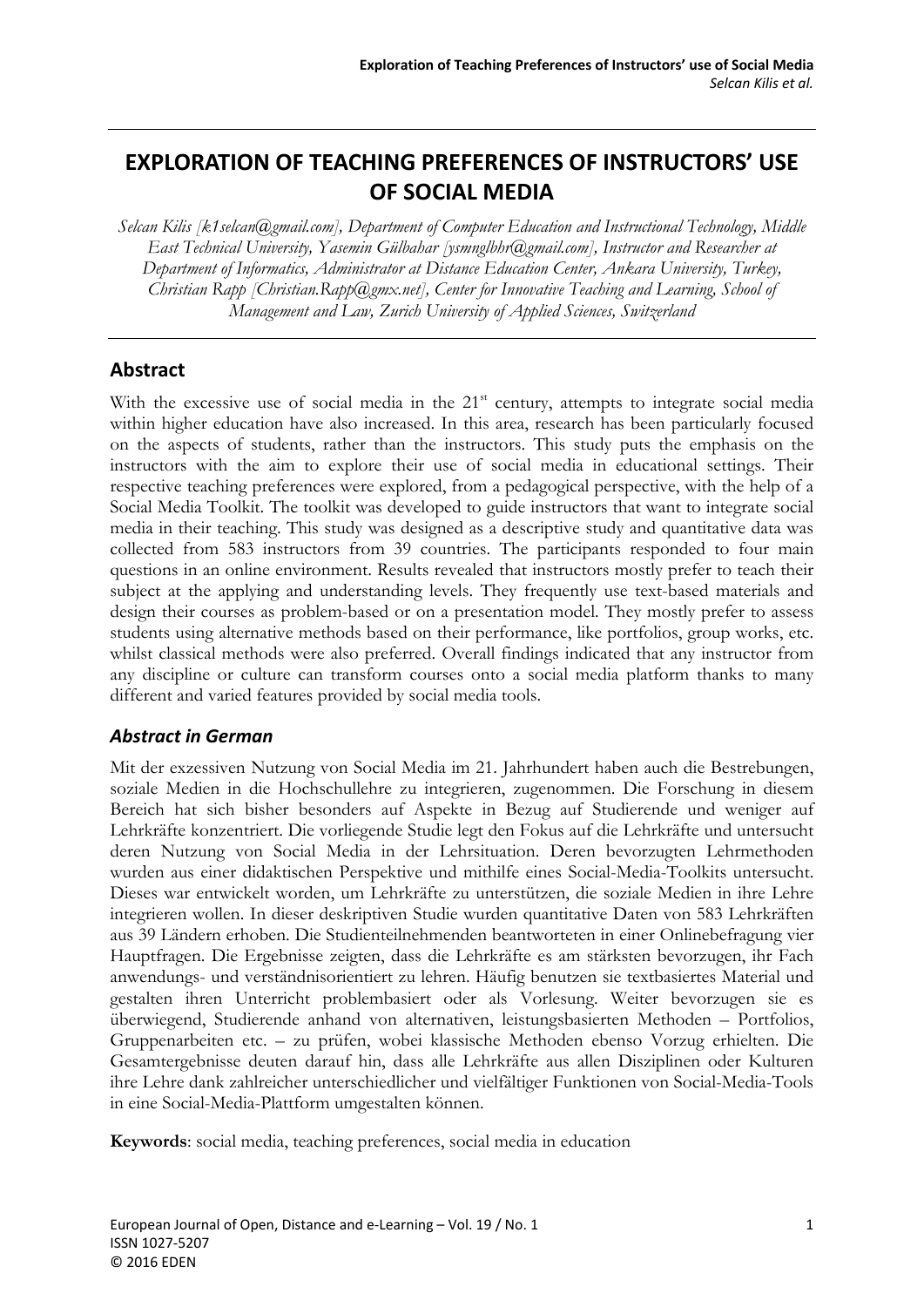# **Introduction**

Owing to the fact that social media is gaining more and more focus with an increasing number of users every day, the idea of social media for educational purposes has become a reality for many researchers. The number of research studies are increasing and new journals are emerging that focus on social media studies, revealing many concurrent studies are being carried out by researchers in different places, and with different goals. One recently completed EU FP7 Era.Net RUS project called "Social Media as a Catalyser for Cross-National learning – SoMeCat" (www.somecat.org), also possessed similar concerns.

The *SoMeCat* researchers investigated the attitudes of instructors and students towards the use of social media in higher education (HE) for teaching, learning and for research purposes within four countries; Turkey, Russia, Germany, and Switzerland. The project's findings revealed that although instructors were aware of the potential benefits of social media (SoMe) utilisation for HE, in reality, only very few instructors had integrated social media into their teaching-learning process, since either they are doubtful how to integrate social media in their teaching in a sound way (from an instructional design perspective and how to use the technology for educational purposes), or they lack the necessary information and are unaware from where they could seek support at their institution. Based on the findings of the study, there is a huge need for a supplementary resource for instructors. Macdonald and Poniatowska (2011) made similar findings and revealed that instructors are anxious to discover the extent to which the tools are relevant and useful and they need to know how to make these tools beneficial for teachinglearning processes.

The SoMeCat researchers based their framework on common intentions in teaching students, illustrated by a range of strategies, which then links to a choice of tools. As a result, a Social Media Toolkit (http://socialmediaforeducation.org/en\_gb/site/group/name/eur) was developed with aims to pedagogically target the best-matching social media class to an instructor's teaching scenario, based on preferences provided by the instructors, plus guidance on how to integrate the recommended social media class into education.

Available in three languages (English, Turkish, Russian), the SoMe Toolkit (a) analyses the instructional scenario where social media integration is intended to be employed, (b) based on the analysis results, offers the best-matching social media class, and (c) provides instructional guidelines on how to employ the suggested social media class in teaching. The idea behind the toolkit is simple; to provide pedagogically sound guidance direct to instructors on their quest to effectively integrate the right social media into their teaching situation.

The toolkit collects usage data purely for the purposes of scientific research and for potential future enhancements to the toolkit based on actual user data. Having been stripped of personal information, usage data is therefore anonymous and indistinctive. One year after the toolkit's launch, usage data amounting to 583 entries has been collected. The purpose of this research is to reveal the teaching preferences of instructors planning to integrate SoMe in their teaching, from a pedagogical perspective, and to interpret the social media class suggestions made by the toolkit based on instructors' preferences.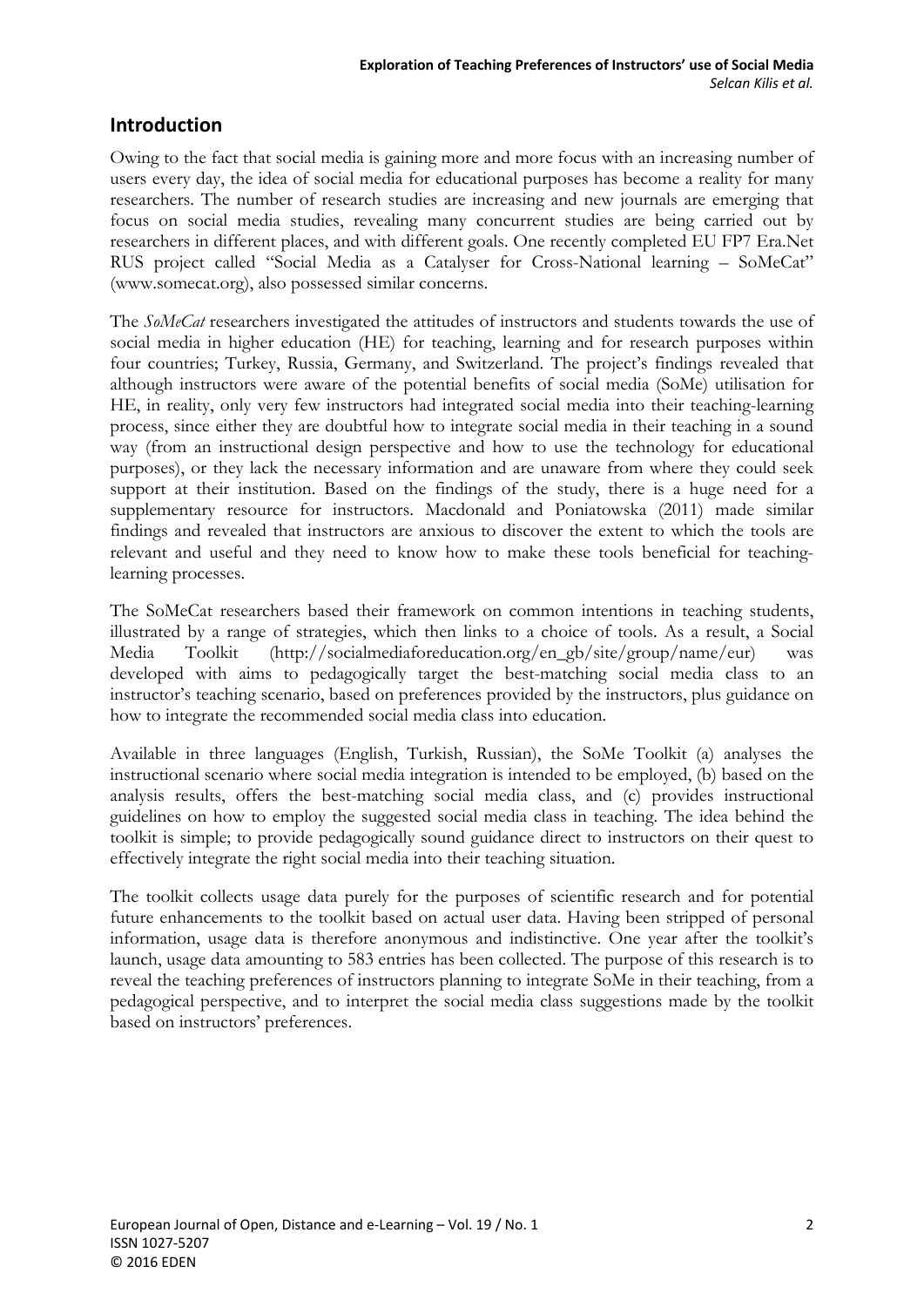# **Literature Review**

In this study, the benefits and drawbacks of social media classes in teaching-learning processes are reviewed separately based on earlier studies.

# *Blogging & Microblogging Services in Education*

Blogs are like easy-to-update websites that allow for the quick publishing of virtually anything (Deng & Yuen, 2011). The number of bloggers continues to increase each year and blogs are quickly emerging as a useful form of media within an educational setting. The educational affordances of blogs have been revealed by earlier studies as promoting depth and breadth of student reflection (Stiler & Philleo, 2003; Yang, 2009), reflective writing (Stiler & Philleo, 2003), enhancing direct communication (Rinaldo, Tapp & Laverie, 2011), and supporting informal learning (Ebner, Lienhardt, Rohs & Meyer, 2010). Moreover, blogging services afford authentic opportunities (Ferdig & Trammell, 2004). They can also be used to gain students' insights and opinions or for class recitation (Pineda, 2007). However, blogs can also have disadvantages in that they are "vulnerable because of lack of authoritative control over content" (McLean, Richards & Wardman, 2007, p.175). One outstanding problem is that students can easily copy information from another online resource and paste direct to blogs without considering copyright issues (Tekinarslan, 2008). Considering the application in educational settings, studies of blogging services are still limited (Halic, Lee, Paulus & Spence, 2010).

# *Social Networking Services in Education*

Social networking services (SNS) are fast-growing social software which allows individuals to learn about and communicate with others easily (Richter & Koch, 2008). The most popular examples of SNS are Facebook, Google+, and LinkedIn, and are increasingly integrated in teaching-learning processes. Earlier studies indicated that the increasing use of social networking services (SNS) in education makes students more readily embrace e-learning (Baran, 2010). Another point is that students recognise SNS as a form of guide to settle into university life, in addition to the educational potential (Madge, Meek, Wellens & Hooley, 2009). Moreover, students generally use Facebook to communicate with their friends, to fight off boredom, for having fun and also as a means to *take a break* (Pempek, Yermolayeva & Calvert, 2009).

In addition, Hung and Yuen (2010) found that students developed strong feelings of social connectedness and expressed favourable feelings in terms of their learning experiences, whilst another study revealed a positive relationship between students' academic performance and Facebook usage (Ainin, Naqshbandi, Moghavvemi & Jaafar, 2015). One comprehensive study about students' learning experiences with SNS indicated that dissemination of information, arousing interest, motivation, and presenting interaction opportunities were positively related to Facebook usage (Çoklar, 2012). On the other hand, in the same study, students also stated that SNS has problems in terms of being overly packed with entertainment, lack of any control mechanism, and excessive informational convergence. Overall, the use of SNS in educational contexts is still a controversial issue and attention should be paid to both its benefits and drawbacks in order to make it more effective, both for instructors and students.

# *Collaboration Services in Education*

This class of social software allows users to work together and study collaboratively. The most popular collaborative services are Wikis, Google Docs, and Zoho, among others. They are frequently used and tested in education, and continue to be investigated in order to provide more effective usage in educational settings. A study conducted by Lundin (2008) revealed that Wikis can challenge the practice of individual authorship and produce collaborative writing. They also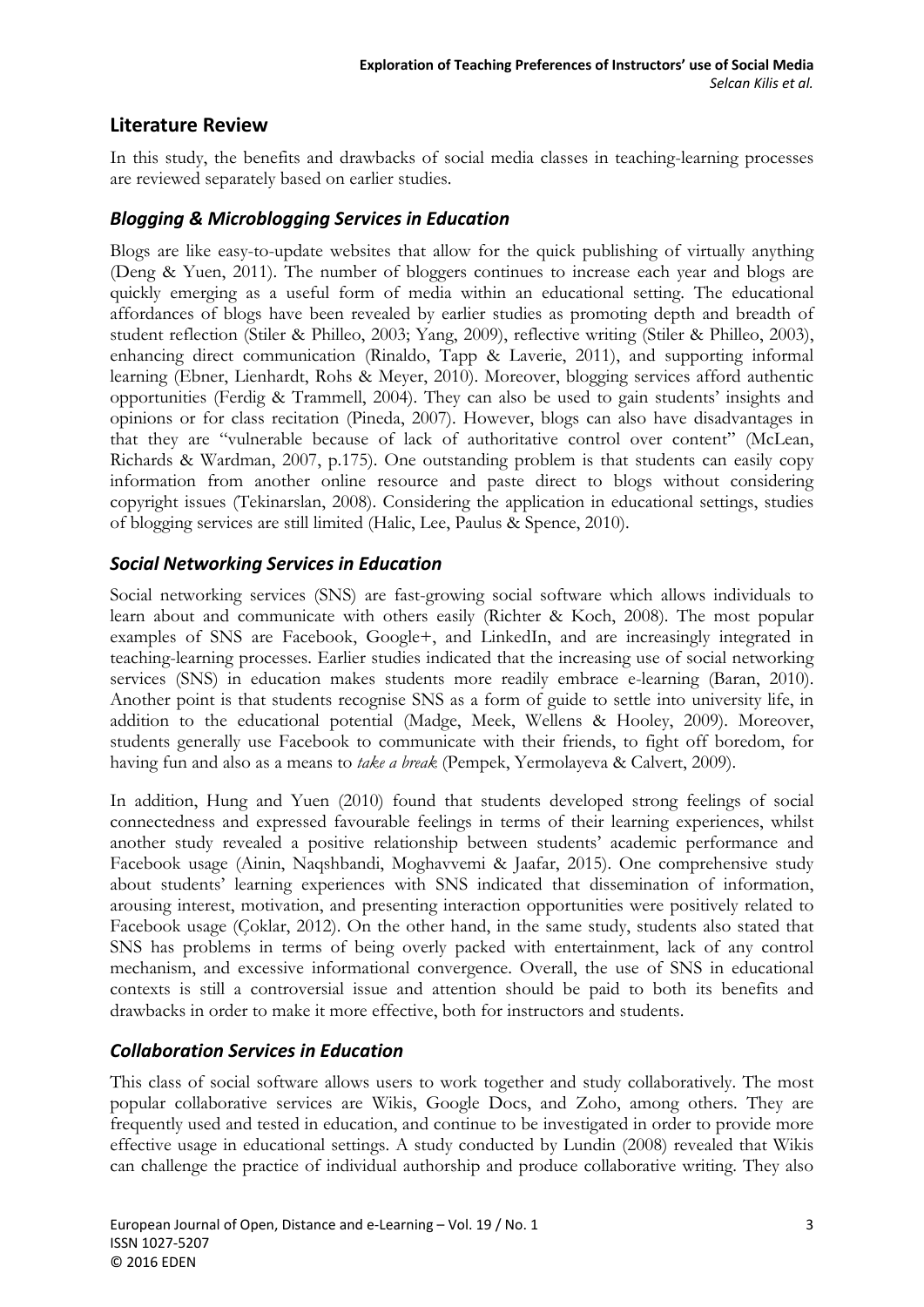promote autonomous learning (Kessler, 2009; Kessler & Bikowski, 2010) which has gained importance this past decade. In addition, Wikis increase students' motivation since they produce content suitable for any audience (Ajjan & Hartshorne, 2008; Mak & Coniam, 2008). They also lead to enhanced analytical and writing skills due to the peer review aspect (Ajjan & Hartshone, 2008; Ferris, 2003; Nystrand & Brandt, 1989) and therefore, more qualified content is being produced as a result (Storch, 2005; Sykes, Oskoz & Thorne, 2013). However, there are some problems when using collaboration services in educational contexts – for instance, such as the installation of wiki engine software, issues of legal liability, privacy, reputation, and security, content accuracy, balance, comprehensiveness, and consistency, and reliability (Panitz, 2011).

### *Document Sharing & Media Sharing Services and Live-Communication in Education*

Document sharing services such as Google Drive, Slideshare, Prezi, Dropbox, and Webspiration provide for easy uploading and sharing of text-based documents. There have been few studies concentrating on document sharing services regarding the use for educational purposes, and they were mainly about Google Drive. One study conducted by Rowe, Bozalek and Frantz (2013) revealed that students' ways of thinking changed and they took more control and became more responsible for their own learning. Document sharing services with hybrid learning provides improved communication and interaction, and also promotes student-centred collaboration (Yang, 2009). Students consider that they are helped with group work by increased peer review many times over. Teachers can easily track their students' progress separately and provide their feedback synchronously.

The other class of social software are media sharing services such as YouTube, Pinterest, Glogster, etc. They provide for the uploading and sharing of media such as video, animation, and images. They are generally used in education as a supplementary rather than the primary tool. Live-communication services such as Google Hangout, Skype, DimDim, etc. provide instant messaging and video conferencing, and are used generally in blended learning and e-learning for educational purposes. Up until now, there have been very few studies about document sharing services, media sharing services and live-communication services, hence this research study looks at the integration of these tools within higher education.

# *Recent Attempts to Develop a Strategy for Social Media Usage in Higher Education*

Taking into account the results of earlier studies, there is a clear need for effective enhancement of teaching and learning by integrating social media into higher education. In light of the existing studies, together with an innovative approach, the starting point for the development of the SoMe toolkit was a proposed strategy to enhance social media usage in education, and a social media toolkit for instructors was then developed in order to guide them in the teaching-learning process.

During the course of the project, it was researched what, if any, strategies existed for the integration of social media for educational purposes at seven universities. Most strategies and policies were found to exist only for the purposes of communication, and none specifically for education. Although Turkish and German universities were found to have issued some guidance, the Russian and Swiss participant universities had not. Consequently, a web-based research was conducted and some universities identified which already have their own strategy developed and have started implementing it. For example, Vanderbilt University has a *Social Media Handbook* containing a *Social Media Strategy Worksheet*. The University of Cincinnati (2013, p.1) also has a *Social Media Strategy* which is "To coordinate and strengthen the university's social media efforts and to incorporate social media as an integral part of an overall communications strategy". Tufts University also provides a template for their social media strategy and sets goals for their Social Media Strategy. Although some universities have strategies for implementing social media and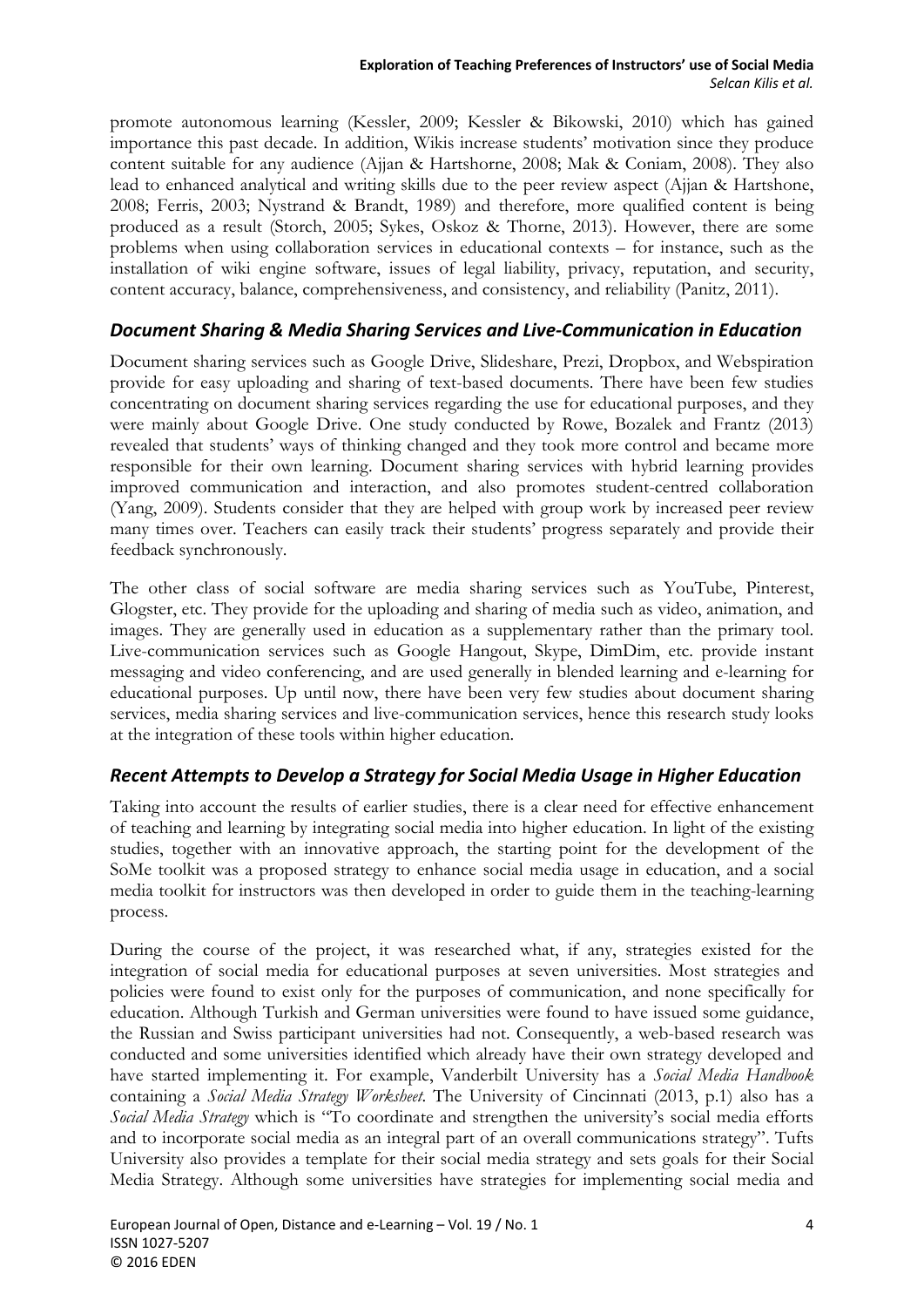various goals, none of them address the use of social media in teaching-learning processes. Hence, it can be concluded that for higher education institutions, social media strategies are developed as a means to guarantee 'web presence' of the university and other such goals, rather than serving to support the educational process. On the other hand, the findings of the project revealed that most of the suggestions made by instructors were as individuals, rather than from an institutional perspective. Therefore, it seems appropriate to target research at the individual level rather than institutional.

### *Social Media Toolkit*

As both the research conducted in this project and the literature discussed reveals, the application of social media for educational purposes in HE has potential, but also certain barriers have to be considered. In order to form the theoretical underpinnings behind the social media toolkit, all potential dimensions were considered, discussed and together with the results of research in the project, the main points considered important for instructional process and instructional design were elicited as main dimensions. Sticking to the main idea that the levels of learning goals that instructors plan to teach and pedagogical issues are paramount to the choice of social media, four dimensions are considered as the most important factors that can predict the best fit of social media (Figure 1).



Figure 1. Framework for Social Media Toolkit

Since *instructional method* plays an important role for instructional design and also for the decision of social media tool, it was taken as the first dimension. For instructional methods, a well-known and widely used classification for the educators was applied (Arends, 2011; Burden & Byrd, 2013; Borich, 2013). The classification divides instructional methods into two classes: teacher-centred and students-centred. The second dimension decided upon was *knowledge levels*, which refers to the level of learning goals that instructors plan to teach in their courses. It relies on the cognitive dimension of Bloom's revised taxonomy, since it is a very strong theoretical framework used for many years both by educators and researchers (Anderson et al., 2000). The third dimension selected was *content type* which can also change instructional design. For this issue, according to a recent review of literature (OECD, 2007; Bower, Hedberg & Kuswara, 2010; McLoughlin & Lee, 2007; Safko, 2010), five types of content were decided to be provided. Finally, evaluation of student performance throughout a course plays an important role and thus, it was decided to integrate *assessment type* within the selection criteria for social media type as the fourth dimension.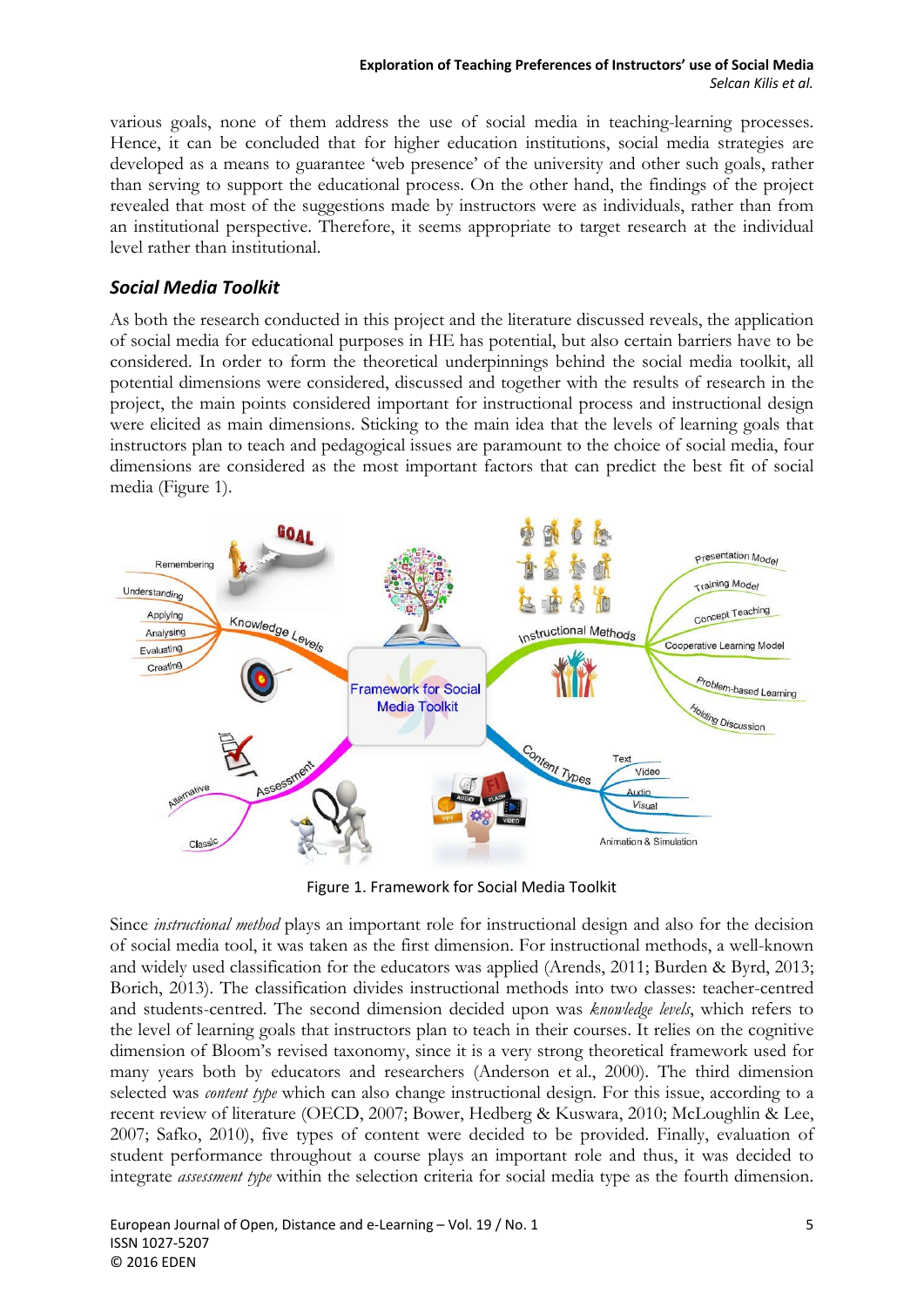In the literature, different classifications of assessments are offered: the first divides assessments types between summative and formative (Garrison & Ehringhaus, 2011), while the other as classical and alternative (Presley & McCormick, 2007). Since there is no common paradigm for different countries' educational system, classical and alternative assessments, which are more general terms of classification, have been used. The items of each dimension are presented below.

- 1. *Instructional Methods* as (a) Presentation Model, (b) Training Model, (c) Concept Teaching, (d) Cooperative Learning Model, (e) Problem-based Learning, and (f) Holding Discussion. Three of these are teacher-centred and three are student-centred (Arends, 2011; Burden & Byrd, 2013; Borich, 2013);
- 2. *Knowledge Levels* refers to the level of learning goals that instructors plan to teach in their courses as the cognitive dimension of Bloom's revised taxonomy. These levels are (a) Remembering, (b) Understanding, (c) Applying, (d) Analysing, (e) Evaluating, and (f) Creating, since it is a very strong theoretical framework used for many years, both by educators and by researchers (Anderson et al., 2000);
- 3. *Content types* as (a) Text, (b) Video, (c) Audio, (d) Visual such as pictures, drawings, diagrams, concept maps, charts, etc., and (e) Animation/ Simulation (OECD, 2007; Bower et al., 2010; McLoughlin & Lee, 2007; Safko, 2010); and,
- 4. *Assessment types* under two categories that are well-known classifications in the literature as (a) Alternative assessment which is based on measuring students' performance in forms other than traditional ways and in a comprehensive way such as through projects, portfolios, essays, collaborative activities, etc., and (b) Classic Assessment which is measuring students' performance in traditional ways such as achievement tests including questions in the form of open-ended, multiple choice, true-false etc. (Presley & McCormick, 2007).

After constituting the theoretical underpinning of the social media toolkit, it was developed with the aim of addressing barriers that instructors may face when deciding to apply SoMe in their instruction. As shown, there was a particular unsureness amongst instructors as to which class of SoMe best fits their instructional scenario. The toolkit was designed to analyse the instructional scenario and then to propose the best matching SoMe class, before going on to provide the instructors with guidelines as to how to apply the suggested SoMe class in their teaching.

The developed product called SoMe Toolkit, has five main pages: (a) Main information (general information and the purpose of the toolkit); (b) How it works (information about the decision matrix, users' preferences and results); (c) About the project (general information about the Era.Net RUS project, the aim and the goal of the project); (d) Query wizard (questions that lead to a SoMe class suggestion); and (e) Who we are (information about each of the project partners).

The Query Wizard, after a short informative read, poses four questions previously reported as pedagogical dimensions, and provides a percentage match according to social media class (Table 1). This is based on a pattern-matching algorithm that uses a decision matrix developed especially for the toolkit and subsequently validated using the Inter Rater Agreement method (Kilis, Rapp & Gülbahar, 2014).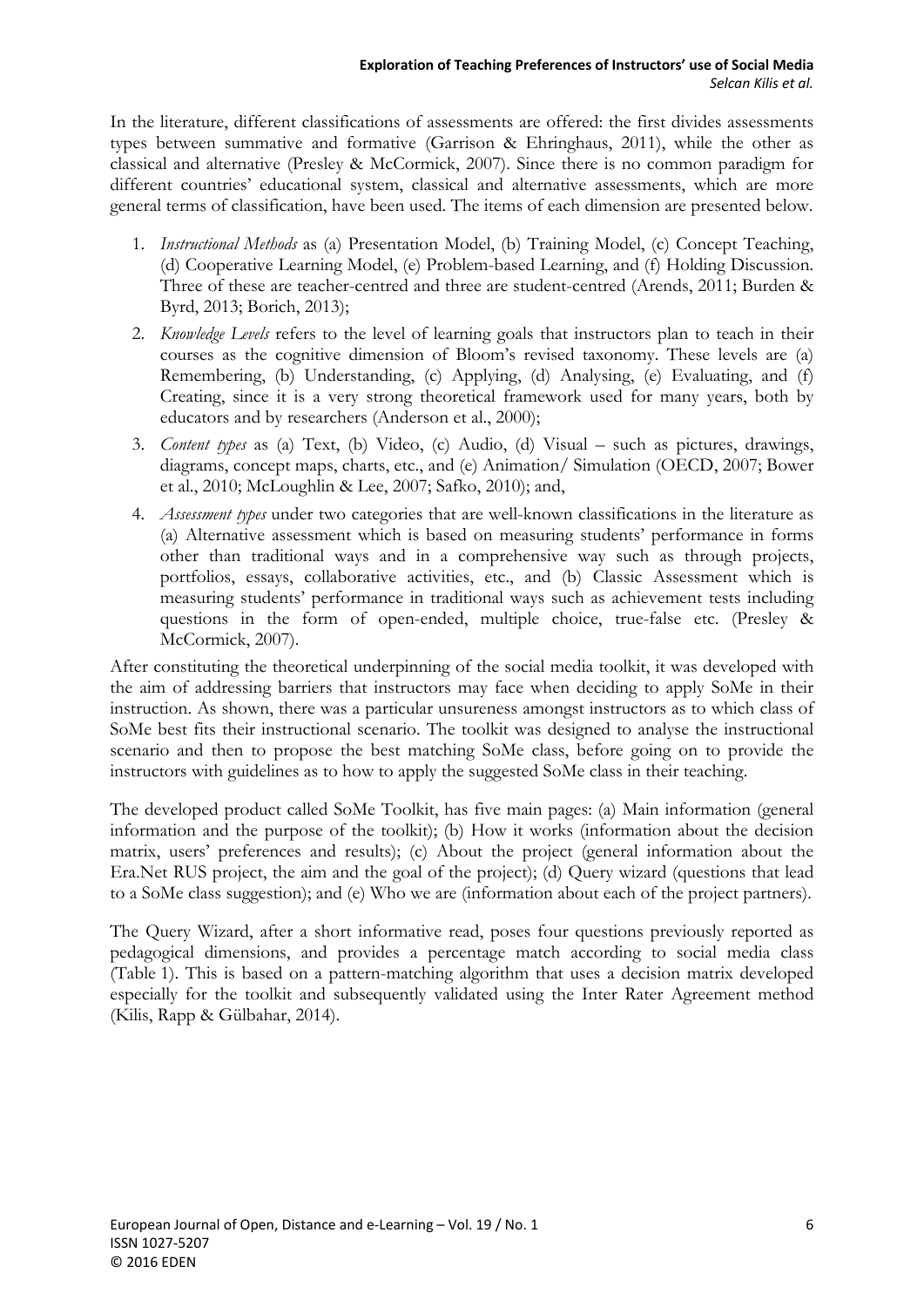| Social                                                          | Media Sharing                                                                                                                         | Document                                                          | Live                  | Collaboration                                               | Blogging &                                                           |
|-----------------------------------------------------------------|---------------------------------------------------------------------------------------------------------------------------------------|-------------------------------------------------------------------|-----------------------|-------------------------------------------------------------|----------------------------------------------------------------------|
| Networking                                                      | Services                                                                                                                              | <b>Sharing</b>                                                    | Communication         |                                                             | Microblogging                                                        |
| Services                                                        |                                                                                                                                       | <b>Services</b>                                                   | <b>Services</b>       |                                                             | <b>Sites</b>                                                         |
| <b>Bridging for</b><br>people of<br>similar social<br>interests | Uploading and<br>sharing media<br>such as video,<br>audio, photo,<br>and for<br>preparing, and<br>sharing<br>animation/<br>simulation | Uploading and<br>sharing<br>documents<br>(text-based<br>material) | Live<br>communication | <b>Working</b><br>together and<br>collaborative<br>studying | Focusing on a<br>topic and<br>discussing<br>through short<br>updates |

Table 1: Categorisation of Social Media Classes

The decision matrix demonstrates which instructional methods can be implemented using which SoMe class, which content types can be used with each SoMe class, what kind of learning activities can be implemented according to knowledge levels, and lastly, which assessment types can be implemented with each SoMe class. All of these matches are based on considering at least one instructional activity or implementation, and the matrix is formed according to these sample activities and implementations. An algorithm was developed in order to reveal the best matching social media class based on user data. The two factors contributing to the algorithm are the framework of the SoMe toolkit (four elements; namely, knowledge levels, content types, instructional methods, assessment) which is the centrepiece of the algorithm and the categorisation of SoMe class (six classes of SoMe; namely, social networking services, media sharing services, document sharing services, live communication services, collaboration services, blogging and microblogging services ). A matching table was created that defines which elements of the framework are suitable with which class of SoMe. The decision matrix that constitutes the algorithm and produces a result based on user data, is provided in Table 2.

While establishing the decision matrix table, the features of social media classes were investigated in detail. Their characteristics, best features and appropriateness for the sub-elements (knowledge levels, instructional methods, content types, and assessment types) were examined together and their appropriateness to each other was determined as a back-end decision matrix. When users enter data, the decision matrix performs this matching in the background. Based on the results, the toolkit then informs the user of the most suitable SoMe class. Also, users can find out about other types of social media and their percentage of appropriateness on the results page. Considering user data input, if the algorithm runs an equal score for two types of SoMe classes, then it asks the user which of the four elements in the framework is most important. Based on the result, the toolkit suggests the best matching SoMe class to the user. Additionally, guidelines are given on how to use the suggested class of SoMe in an instructional setting.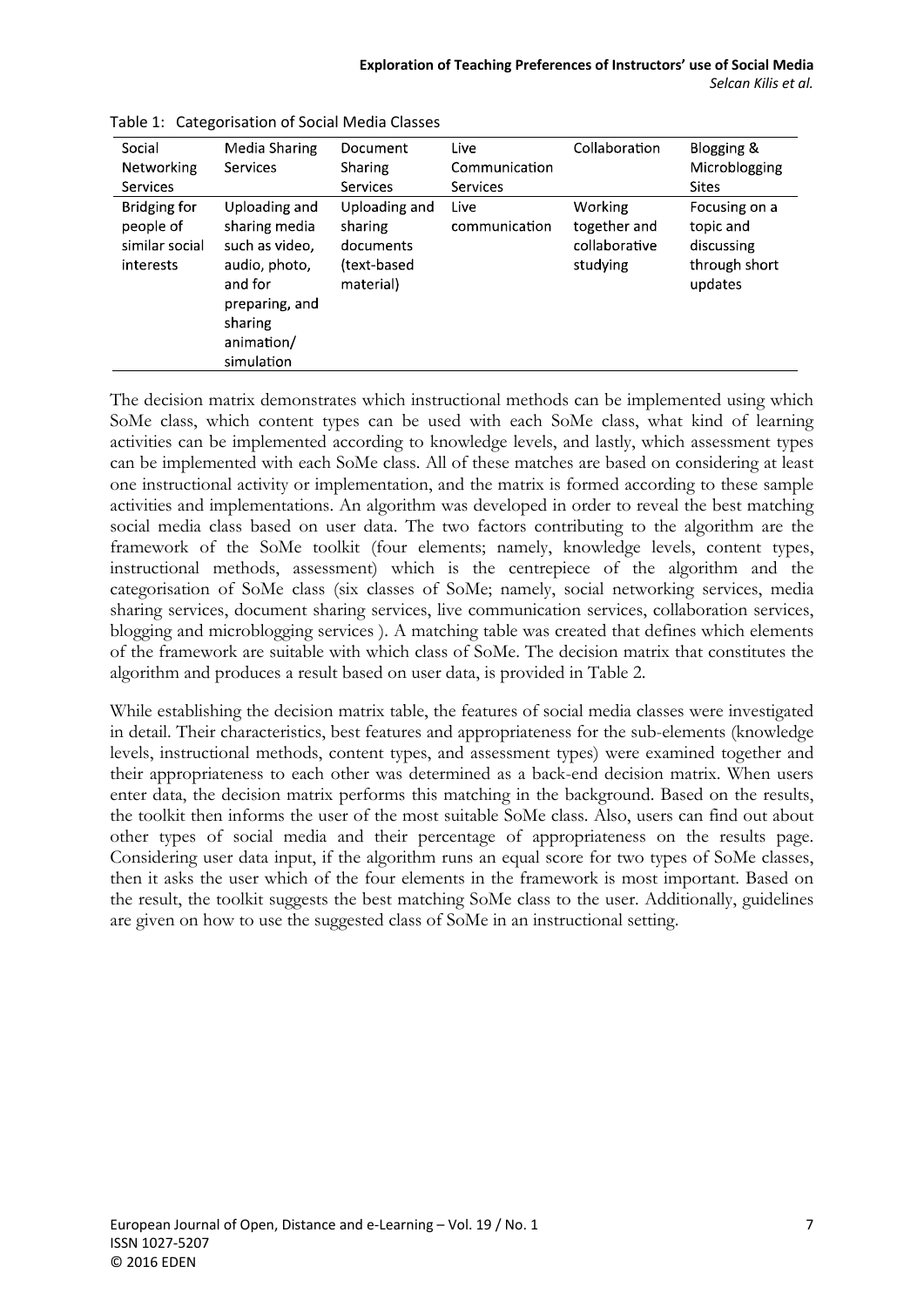|                                          | Learning                                                             | Content                                     | Instructional                                                                                          | Assessment              |
|------------------------------------------|----------------------------------------------------------------------|---------------------------------------------|--------------------------------------------------------------------------------------------------------|-------------------------|
|                                          | Goals                                                                | <b>Types</b>                                | Methods                                                                                                | types                   |
| Social Networking<br><b>Services</b>     | Remembering,<br>Understanding,<br>Analysing,<br>Evaluating           | Text, Video,<br>Audio, Visual               | Cooperative Learning<br>Model, Problem-based<br>Learning, Holding<br>Discussion<br>Presentation Model, | Alternative,<br>Classic |
| Media Sharing<br>Services                | Applying, Creating                                                   | Video, Visual,<br>Animation                 | <b>Training Model, Concept</b><br>Teaching, Problem-based<br>Learning<br>Presentation Model,           | Alternative             |
| Document Sharing<br><b>Services</b>      | Understanding,<br>Applying,<br>Evaluating, Creating                  | Text, Video,<br>Audio, Visual,<br>Animation | <b>Training Model, Concept</b><br>Teaching, Cooperative<br>Learning Model, Problem-<br>based Learning  | Alternative,<br>Classic |
| Live-Communication<br>Services           | Understanding,<br>Analysing,<br>Evaluating                           | Text, Visual                                | Presentation Model,<br><b>Training Model, Holding</b><br>Discussion                                    | Alternative             |
| Collaboration                            | Applying, Analysing,<br>Creating                                     | Text, Visual                                | Concept Teaching,<br>Cooperative Learning<br>Model, Holding Discussion                                 | Alternative             |
| Blogging &<br><b>Microblogging Sites</b> | Remembering,<br>Understanding,<br>Analysing,<br>Evaluating, Creating | Text, Video,<br>Audio, Visual,<br>Animation | Concept Teaching,<br>Cooperative Learning<br>Model, Problem-based<br>Learning, Holding<br>Discussion   | Alternative,<br>Classic |

Table 2: Decision matrix table that constitutes algorithm of SoMe toolkit

# **Methodology**

This quantitative study was designed as a descriptive study that involves gathering data to describe and explain events and then to organise, tabulate and depict the data (Glass & Hopkins, 1984). The aim of this study was to reveal the teaching preferences of instructors from a pedagogical point of view (frequency of knowledge levels, content types, instructional methods and assessment methods), and to interpret the social media suggestions made by the toolkit based on the preferences. Hence, the research questions for this study are:

- R1: What are the dispositions of instructors about teaching preferences in terms of:
	- knowledge levels;
	- content types;
	- instructional methods; and
	- assessment types?
- R2: What are the instructors' social media tendencies predicted by the SoMe toolkit?

The target group includes instructors and teachers in higher education institutions. The selection of participants was based on convenience sampling. In total, 583 instructors from 39 countries participated in this study. The top four countries, based on participant numbers, were Germany  $(n_{de} = 163)$ , Switzerland  $(n_{ch} = 105)$ , Turkey  $(n_{tr} = 81)$ , and Canada  $(n_{ca} = 50)$ . All participant countries and corresponding participant numbers are detailed in Appendix A. The data was collected between September 2014 and August 2015. The quantitative data was collected via four questions embedded in the SoMe toolkit website. The questions gave a number of choices to the instructors, with the freedom to select all options they feel best suits their needs, i.e., it is valid to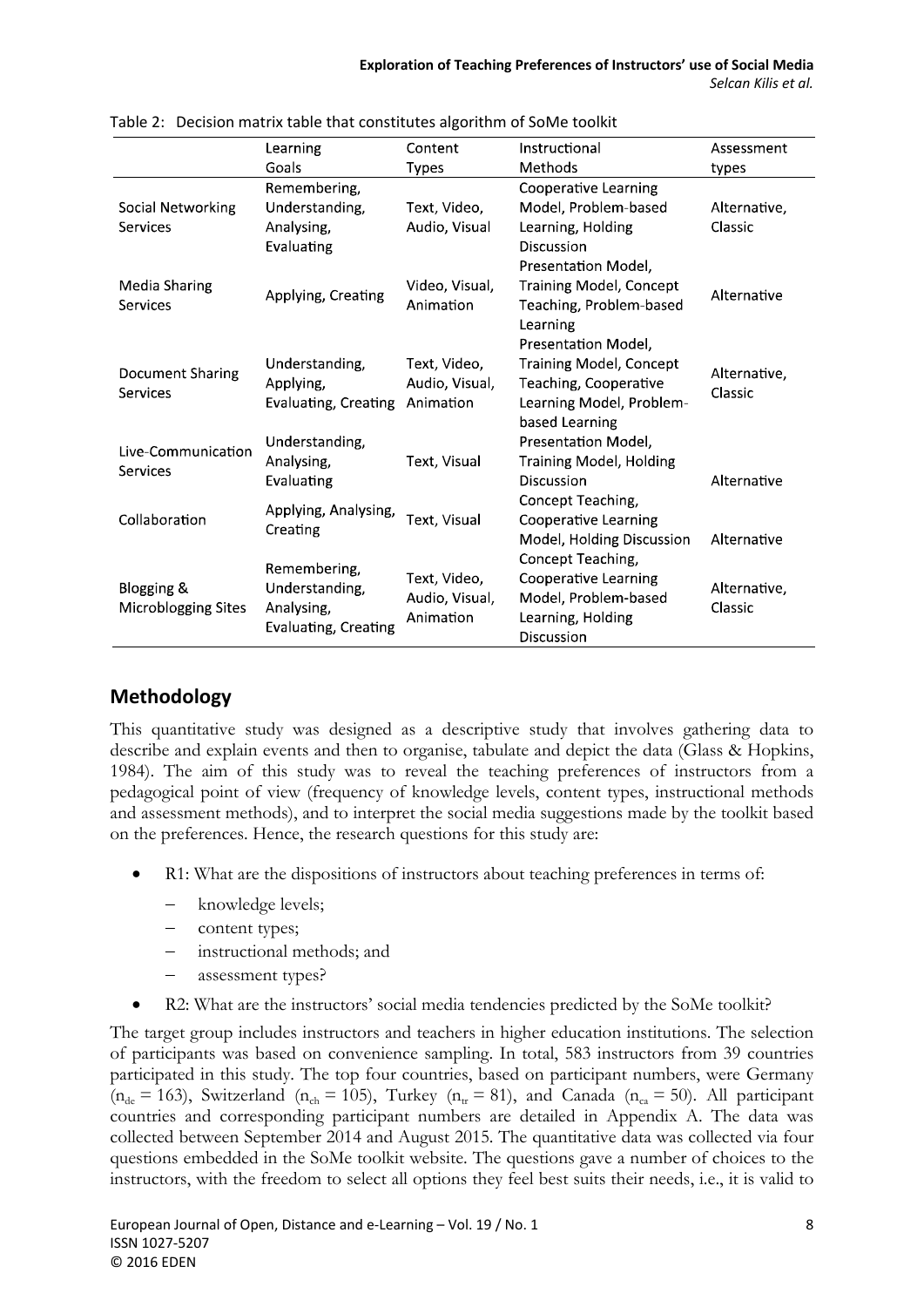select more than one choice for each question. The multiple choice questions are shown in Appendix B.

### **Results**

### *Teaching Preferences of Instructors*

#### *Teaching Preferences of Instructors according to Knowledge Levels*

The results revealed that 46% (267) of 583 instructors plan to teach their students at the applying level, 43% (248) at the understanding level, 35% (206) at the analysing and creating levels and 24% (143) remembering and evaluating levels in the course or subject. The graphical representation of instructors' preference about knowledge levels they plan to teach in their courses is given in Figure 2. They mostly prefer to teach at the applying level and then the understanding level. The least preferred knowledge levels selected by the instructors are remembering and evaluating.



**Knowledge Levels Preference** 

It is obvious that instructors aim to target all levels of knowledge in their courses, and almost half of them require the application of knowledge. Social media environments are learning environments mainly where students share written comments or self-produced audio/visual products which can be considered as students applying what they have learnt. Although considerable for other knowledge levels, writing for application and reading or watching for understanding can be accomplished via social media tools. Social media can answer the needs of instructors for all knowledge levels they plan to teach, which matches with instructors' preferences to use social media for all levels of knowledge.

#### *Teaching Preferences of Instructors according to Content Types*

The results revealed that 72% (417) of the 583 instructors plan to cover any subject in text format, 58% (336) as visual, 56% (325) as video, 35% (205) as audio, and 26% (150) as animation/simulation. The graphical representation of instructors' preferences about content types is shown in Figure 3. They mostly prefer to give a lesson in text format, then visual and video. The least preferred content types by the instructors are audio and animation/simulation.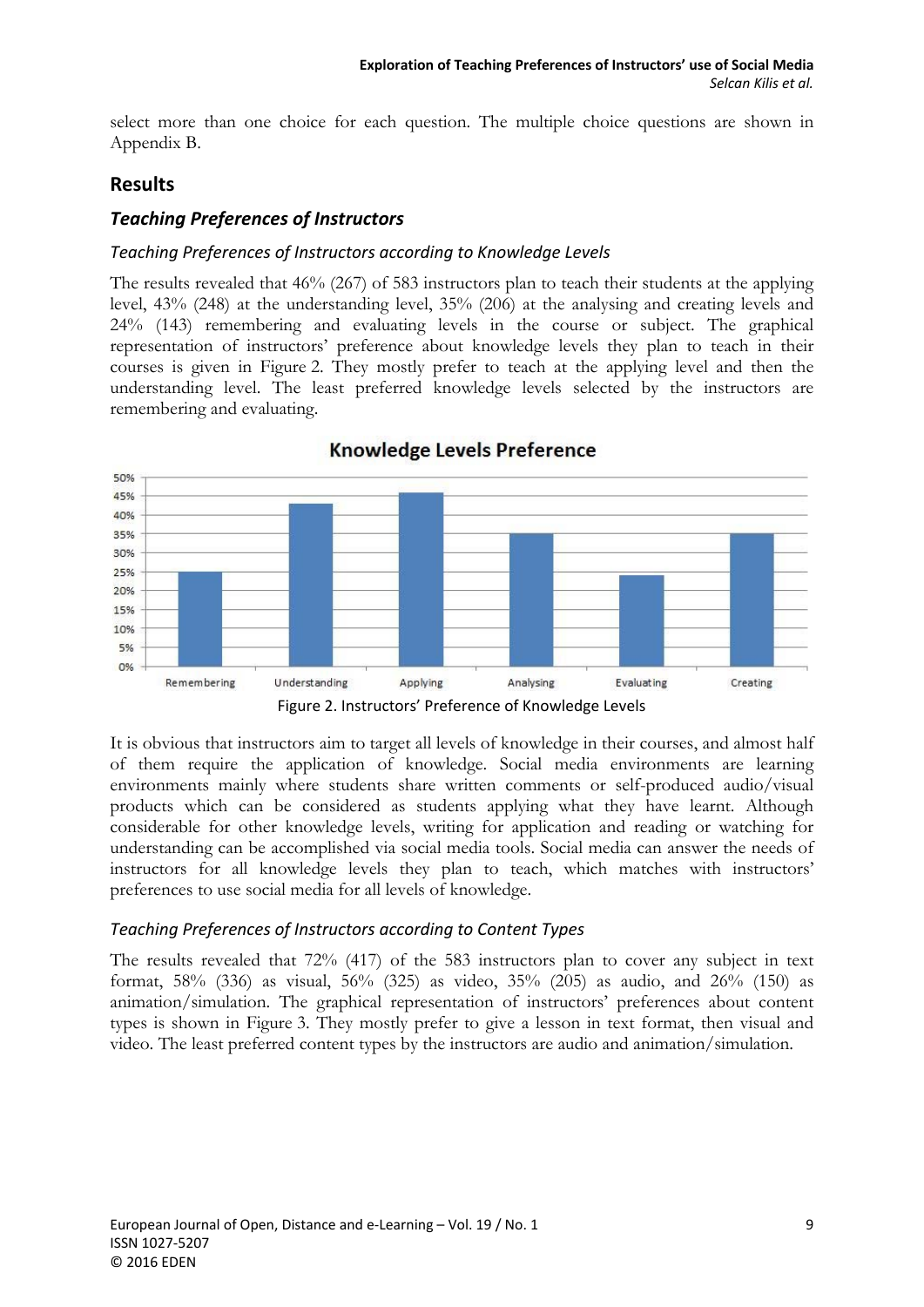#### 80% 70% 60% 50% 40% 30% 20% 10% 0% Text Audio Video Visual Animation/Simulation

#### **Content Types Preference**



More than 70% of the instructors prefer to use text in social media environments. Again it is relevant to expect this type of content since most user-driven content is text-based. Students read, post, and discuss subject generally based on text, as well as other types of content. Again, the preferences in terms of content types vary according to instructor and social media tools can meet all these diverse needs.

### *Teaching Preferences of Instructors according to Instructional Methods*

The findings show that 46% (270) of the 583 instructors prefer presentation model and problembased learning while teaching, 42% (242) cooperative learning model, 32% (187) training model and holding discussion, and 27% (160) concept teaching. The graphical representation of instructors' preference about instructional methods during teaching is given in Figures 4-5. The majority of them (53%) mostly prefer student-centred approaches to teaching whereas 47% teacher-centred approaches to teaching. However, it is not a significant difference, considering instructional methods as a whole. Still, when considered separately, instructors mostly prefer presentation model and problem-based learning when considering supporting their courses with social media. When the features of social media are considered, this result is not surprising since instructors can easily deliver their materials to students or set questions or problems for the students to explore, solve and thereby learn the topic.



# **Instructional Methods Preference**

Figure 4. Instructors' Preference of Instructional Methods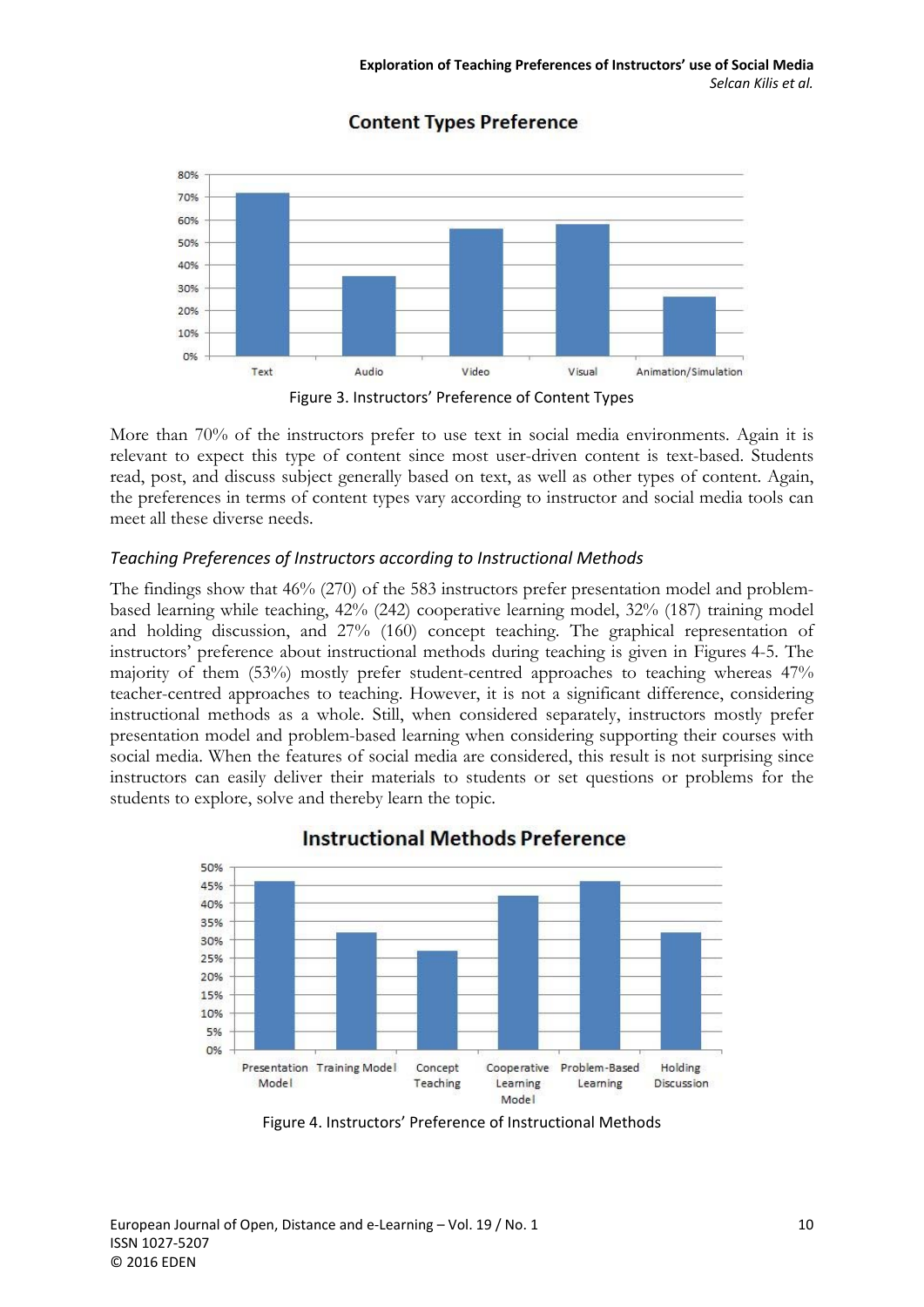#### **Exploration of Teaching Preferences of Instructors' use of Social Media**  *Selcan Kilis et al.*

Almost half the instructors preferred presentation model and problem-based learning. The presentation model is very suitable for social media environments as instructors can either make a live presentation or place a recorded one as video which is very common. Similarly, providing a problem and making students work in the process of solving it, either as individuals or as a group, is very suitable for social media environments. However, again we see that all methods are used for teaching and our sample is divided into two almost equal parts; teacher-centred and student-centred (Figure 5).



Figure 5. Instructors' Preference of Instructional Methods Overall

#### *Teaching Preferences of Instructors according to Assessment Types*

The results revealed that 59% (342) of the 583 instructors prefer to use performance assessment types, while 56% (325) preferred classical assessment types. Only 14% (84) prefer to use both assessment types. Of the 583 instructors, 44% (258) prefer to use only performance assessment types, whereas 41% (241) prefer to only use classical assessment types. The graphical representation of instructors' preference for assessment types is given in Figure 6. In general, there is almost no difference in their distribution. It can be inferred that assessment type may not be a valid criteria in selecting social media classes because of the lack of any sharp difference in instructors' preference.



**Assessment Types Preference** 

We found a balanced preference also for the assessment types of instructors. There are few instructors who prefer to use both although and it is also a case that can be handled by different social media tools.

Figure 6. Instructors' Preference of Assessment Types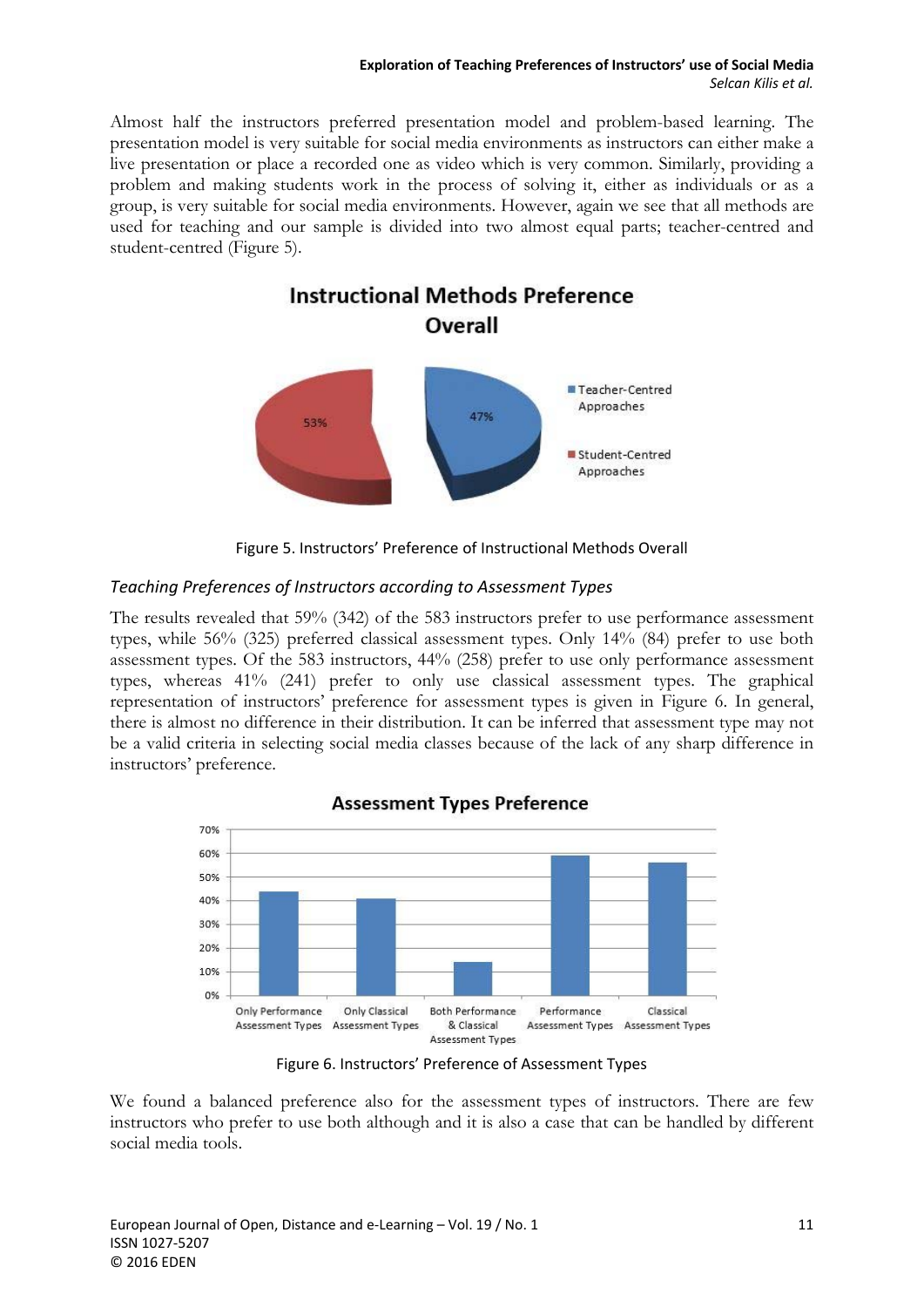# *Instructors' Social Media Tendencies predicted by SoMe Toolkit*

As discussed, the social media toolkit analyses the teaching scenario in which instructors intend to apply social media. Then, based on the decision matrix, the best matching social media class is suggested. The results in the dataset showed that social media class types which possess more features are more useful for instructors (Figure 7). The data revealed that document sharing services (24%), blogs and microblogging (23%), and social networking services (19%) scored more when compared to the other three types. It can be concluded that document sharing and blogging sites meets the expectations of almost half of the instructors. Although designed for specific purposes, these two types can be said to be pedagogically appropriate to be used fully online, or as a support aid for teaching. When the first three classes are considered, they meet 66% of the instructors' needs in terms of pedagogical aspects. It is surprising though, that although collaboration is the most encouraged and expected activity as proven in the literature, the data of this study resulted in just 11%.

#### Social Networking Services Media Sharing Services 23% 19% Document Sharing 11% Services Il Live-Communication 11% 24% Services Collaboration Services **Blogging & Microblogging** Services

# **Instructors' Social Media Tendency**

Figure 7. Instructors' Social Media Tendency Predicted by SoMe Toolkit

Hence, it can be said that instructors' main reasons for using social media is to share documents, exchange ideas and communication, besides many other possible purposes.

# **Discussion and Conclusion**

The pervasive use of social media, together with the increasing spread of mobile devices, has meant that social media is inevitably used within educational settings, thereby tapping into the potential of SoMe. Different kinds of social media are used in education for different purposes. As explained at the beginning of this study, they can be used for enhancing communication and interaction (Rinaldo et al., 2011), for promoting collaborative and group work (Lundin, 2008; Yang, 2009), for the giving and receiving of feedback, both asynchronously and synchronously, and for the sharing of any kind of document or course material with a group of people. However, as shown, there are also some barriers or problems, such as a lack of apparent authority (McLean et al., 2007), the ignoring of ethical issues (Tekinarslan, 2008), and content inaccuracy etc. In order to take better advantage, together with eliminating the problems or barriers, research needs to be continued and use-cases investigated.

Tackling this issue has been our focus as researchers; starting at a point where some strategies and policies have started to be implemented. However, they are generally business or marketing oriented. As discussed, only a few social media strategies have been launched in universities (Vanderbilt University, University of Cincinnati, and Tufts University). Considering these issues and the findings of our research, a social media toolkit was developed for educational purposes, specifically targeted at HE. The aim of developing the toolkit was to make instructors aware of,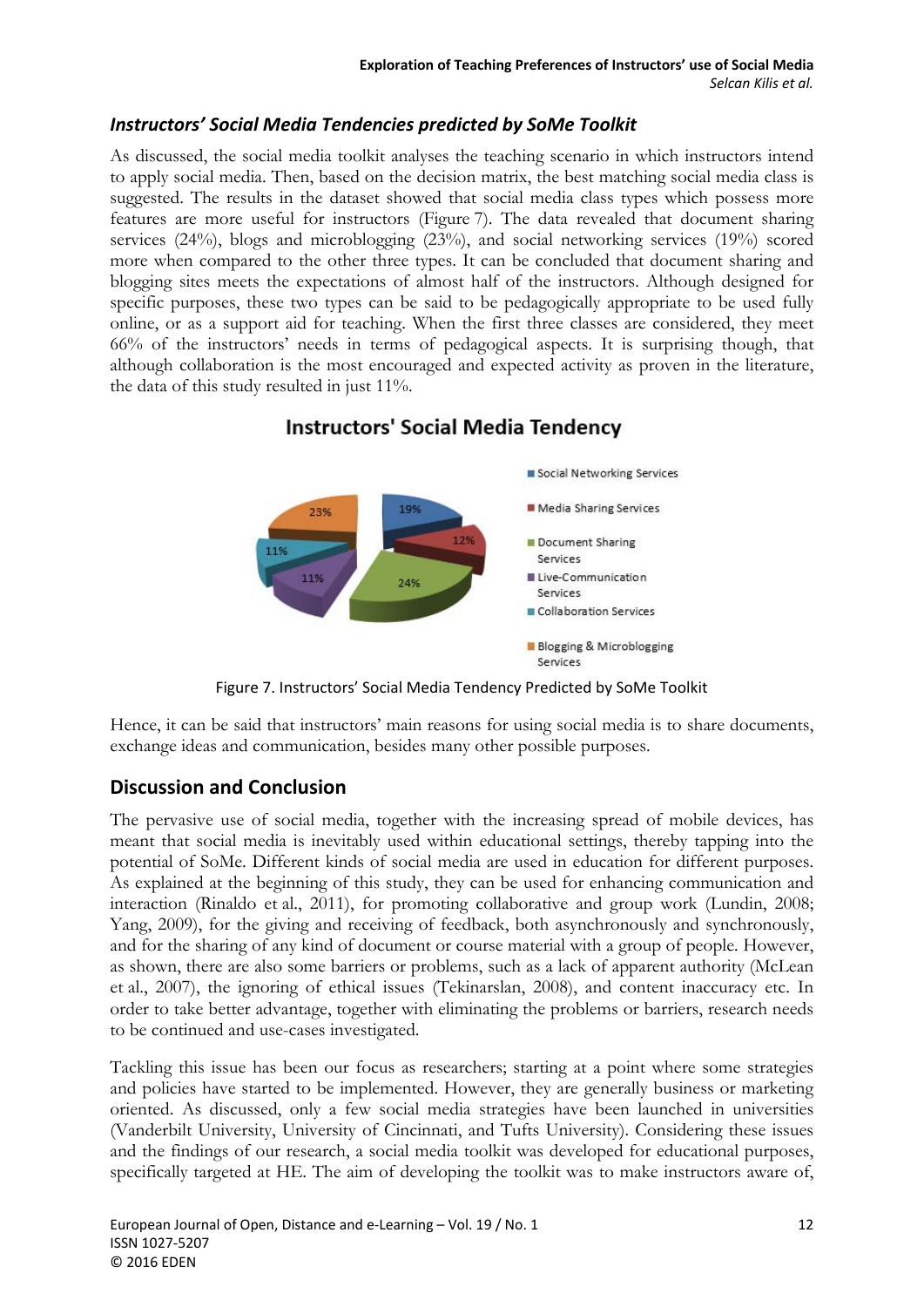and tap into, the potential of SoMe for HE, and to offer practical support to integrate SoMe into their teaching. Therefore, the toolkit was designed to identify and present to the instructor the most suitable class of SoMe, and then to provide guidelines, from an instructional design perspective, on how to use and implement them effectively. Within this purpose, instructors' teaching preferences were investigated via a multiple choice questionnaire, based on the case of transforming existing courses into social media enhanced courses. A descriptive study design with convenience sample was applied, with data collected from 583 instructors across 39 countries.

The findings indicate that instructors prefer mostly to deliver knowledge at the applying level and then the understanding level. They mostly prefer to use text-based materials for their courses and design their courses generally as problem-based or using the presentation model. They prefer performance assessment types more than classical types, though their preference among the two types of assessments were nearly equal. When considering the findings from such a broad sample from 39 countries, the results indicate that any instructor can transform a traditional course into a social media supported course, without considering any factors of discipline or culture. Therefore, for any preference or idea about instructors from any culture, a class of social media can be found to be used in education.

The toolkit was based on sound theoretical grounding (the four dimensions justified above) and its reliability and validity has previously been confirmed (Kilis, Rapp & Gülbahar, 2014). In addition, regarding these results, we would highly recommended that developers create a new learning management system (LMS) that considers instructors' intentions for pedagogical issues matched with social media classes. Also, developers and social media marketers can develop new ones by taking into account instructors' intentions and preferences about the teaching-learning process. In this study we identified a gap insofar that the scenarios in which instructors want to apply SoMe in HE are not yet well researched. In addressing this, the intentions of 583 instructors from 39 countries were explored during this study, which revealed their teaching preferences with regard to the use of social media in education. Although implemented in a traditional way, the findings suggest innovative perspectives for future research. With inferences from the findings, a new social media platform could be developed which includes the top three social media classes, since they are a good fit to all disciplines and from different cultures. Additionally, this innovative attempt opens new directions for instructional designers and educators, as well as for researchers. New policies and strategies can be developed and implemented within educational settings that allow for the potential of SoMe in HE to be tapped into, which addresses the ever increasing usage of SoMe among our (future) students.

# **References**

- 1. Ainin, S., Naqshbandi, M. M., Moghavvemi, S., & Jaafar, N. I. (2015). Facebook usage, socialization and academic performance. *Computers & Education*, 83, 64-73.
- 2. Ajjan, H., & Hartshorne, R. (2008). Investigating faculty decisions to adopt Web 2.0 technologies: Theory and empirical tests. *The internet and higher education, 11*(2), 71-80.
- 3. Anderson, L. W., Krathwohl, D. R., Airasian, P. W., Cruikshank, K. A., Mayer, R. E., Pintrich, P. R., Raths, J., & Wittrock, M. C. (2000). *A Taxonomy for Learning, Teaching and Assessment: A Revision of Bloom's Taxonomy of Educational Objectives.* Pearson Education.
- 4. Arends, R. (2011). *Learning to Teach* (9<sup>th</sup> revised ed.). McGraw-Hill Higher Education.
- 5. Baran, B. (2010). Facebook as a formal instructional environment. *British Journal of Educational Technology, 41*(6), E146-E149.
- 6. Borich, G. D. (2013). *Effective Teaching Methods: Research-Based Practice* (8<sup>th</sup> ed.). Upper Saddle River, NJ: Pearson Merrill Prentice Hall.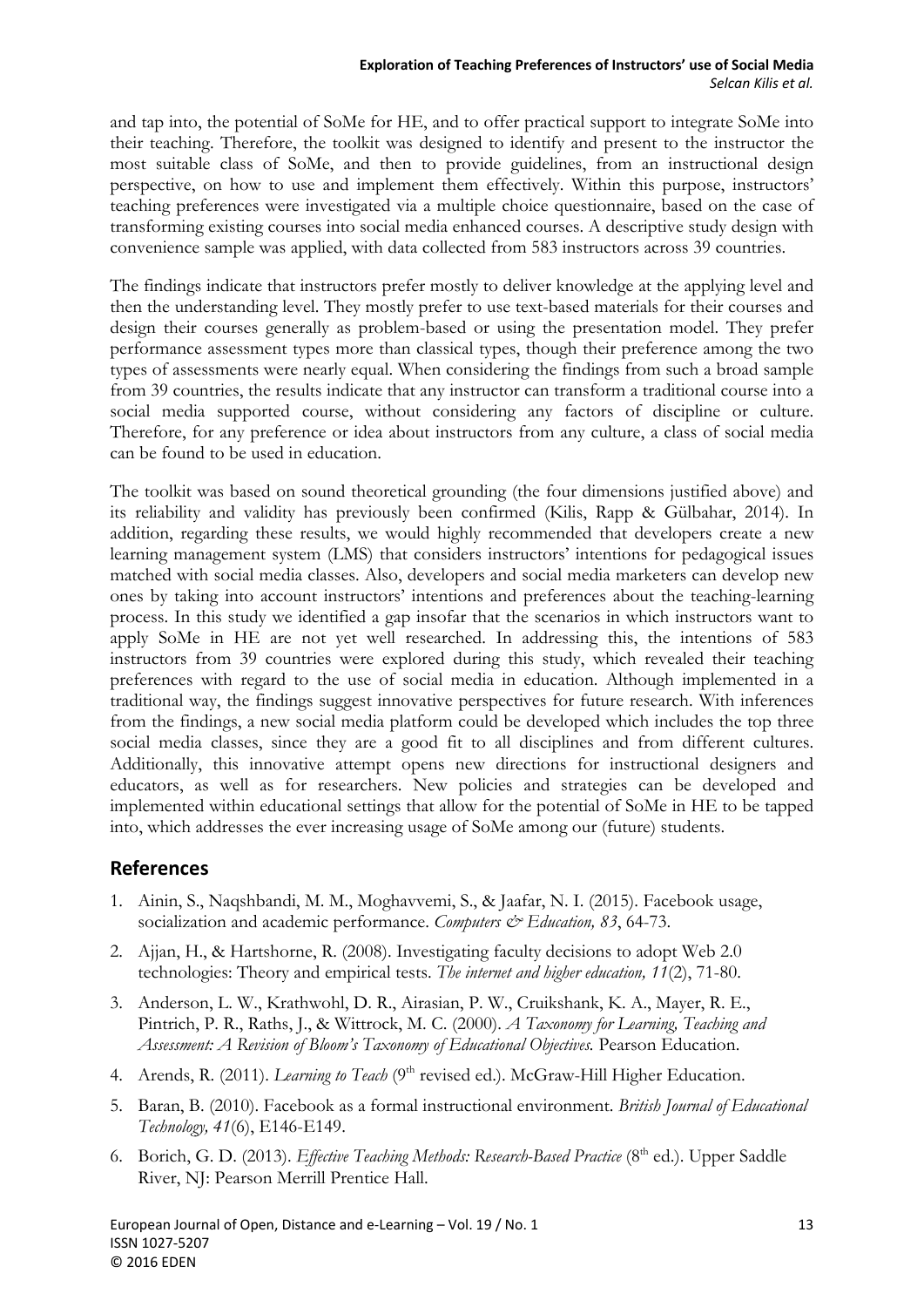- 7. Bower, M., Hedberg, J. G., & Kuswara, A. (2010). A framework for Web 2.0 learning design. *Educational Media International, 47*(3), 177-198.
- 8. Burden, P. R., & Byrd, D. M. (2013). *Methods for Effective Teaching: Meeting the Needs of All Students* (6<sup>th</sup> ed.). Boston: Pearson/Allyn & Bacon.
- 9. Çoklar, A. N. (2012). Evaluations of Students on Facebook as an Educational Environment. *Online Submission, 3*(2), 42-53.
- 10. Deng, L., & Yuen, A. H. (2011). Towards a framework for educational affordances of blogs. *Computers & Education, 56*(2), 441-451.
- 11. Ebner, M., Lienhardt, C., Rohs, M., & Meyer, I. (2010). Microblogs in Higher Education A chance to facilitate informal and process-oriented learning? *Computers & Education*, 55(1), 92-100.
- 12. Ferdig, R. E., & Trammell, K. D. (2004). Content delivery in the 'Blogosphere'. *THE Journal (Technological Horizons in Education), 31*(7), 12-16.
- 13. Ferris, D. R. (2003). *Response to student writing: Implications for second language students.* Routledge.
- 14. Garrison, C., & Ehringhaus, M. (2011). *Formative and Summative Assessments in the Classroom.* Paper presented at the NMSA Annual Conference and Exhibit. Retrieved from http://ccti.colfinder.org/sites/default/files/formative\_and\_summative\_assessment\_in\_the\_c lassroom.pdf
- 15. Glass, G. V., & Hopkins, K. D. (1984). *Statistical methods in education and psychology.* Englewood Cliffs, NJ: Prentice Hall.
- 16. Kilis, S., Rapp, C., & Gülbahar, Y. (2014). Validation of Social Media Toolkit. *Proceedings of the Ireland International Conference on Education, Dublin, October 27-30, 2014*, 27-29. Retrieved from http://www.somecat.org/wp-content/uploads/2015/03/Kilis-Rapp-G%C3%BClbahar-Reliability-and-Validity-of-Social-Media-Toolkit.pdf
- 17. Halic, O., Lee, D., Paulus, T., & Spence, M. (2010). To blog or not to blog: Student perceptions of blog effectiveness for learning in a college-level course. *The Internet and higher education, 13*(4), 206-213.
- 18. Hung, H. T., & Yuen, S. C. Y. (2010). Educational use of social networking technology in higher education. *Teaching in higher education, 15*(6), 703-714.
- 19. Kessler, G. (2009). Student-initiated attention to form in wiki-based collaborative writing. *Language Learning & Technology, 13*(1), 79-95.
- 20. Kessler, G., & Bikowski, D. (2010). Developing collaborative autonomous learning abilities in computer mediated language learning: Attention to meaning among students in wiki space. *Computer Assisted Language Learning, 23*(1), 41-58.
- 21. Lundin, R. W. (2008). Teaching with wikis: Toward a networked pedagogy. *Computers and Composition, 25*(4), 432-448.
- 22. Macdonald, J., & Poniatowska, B. (2011). Designing the professional development of staff for teaching online: an OU (UK) case study. *Distance Education, 32*(1), 119-134.
- 23. Madge, C., Meek, J., Wellens, J., & Hooley, T. (2009). Facebook, social integration and informal learning at university: 'It is more for socialising and talking to friends about work than for actually doing work'. *Learning, Media and Technology, 34*(2), 141-155.
- 24. Mak, B., & Coniam, D. (2008). Using wikis to enhance and develop writing skills among secondary school students in Hong Kong. *System, 36*(3), 437-455.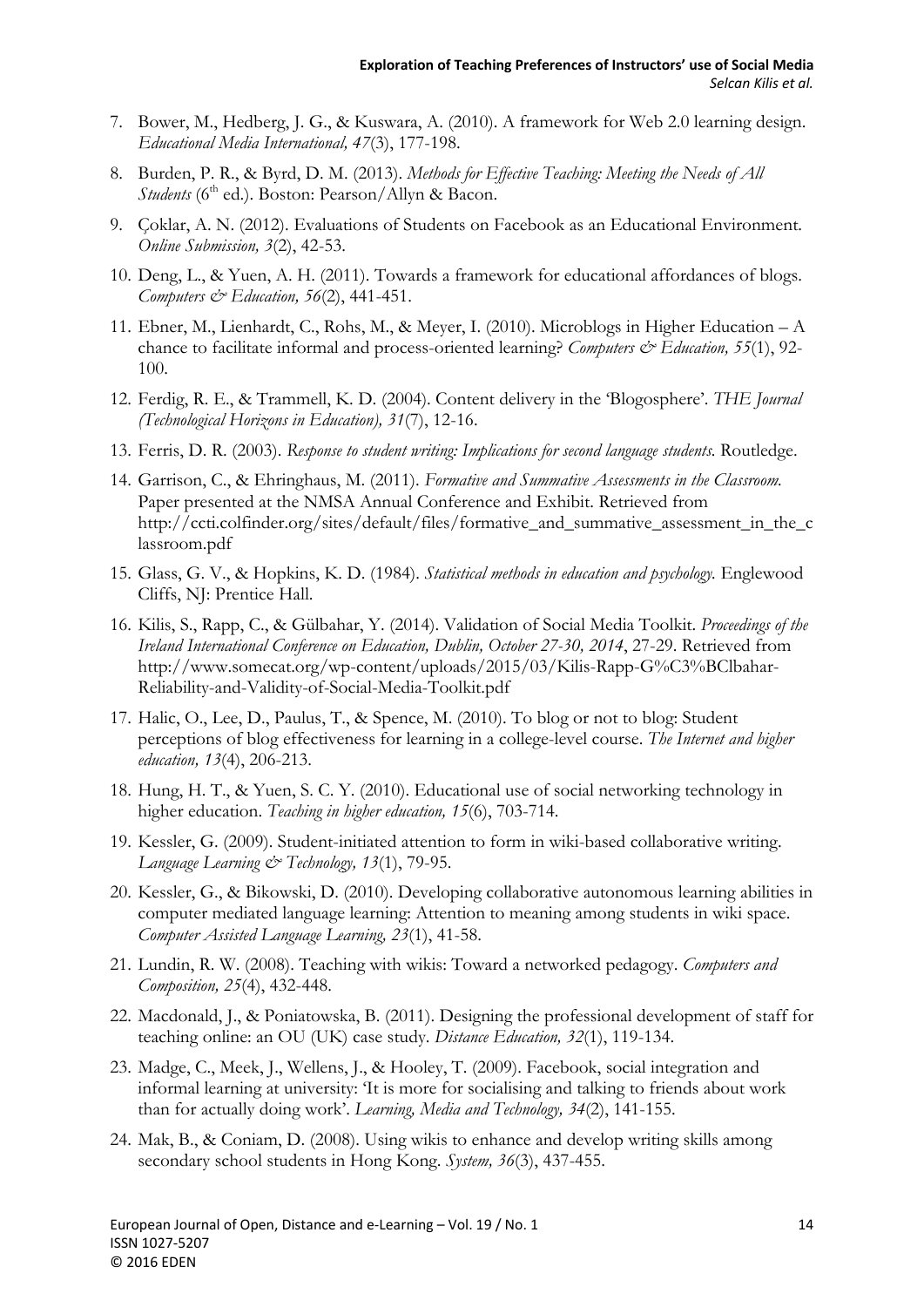- 25. McLean, R., Richards, B. H., & Wardman, J. (2007). The effect of Web 2.0 on the future of medical practice and education: Darwikinian evolution or folksonomic revolution? *Medical Journal of Australia, 187*(3), 174.
- 26. McLoughlin, C., & Lee, M. (2007). Social software and participatory learning: Pedagogical choices with technology affordances in the Web 2.0 era. *Proceedings of the Australasian Society for Computers in Learning in Tertiary Education (ASCILITE) Annual Conference*, 664-675.
- 27. Nystrand, M., & Brandt, D. (1989). Response to writing as a context for learning to write. In C. Anson (Ed.), *Writing and response: Theory, practice, and research* (pp. 209-230). Urbana, IL: National Council of Teachers of English.
- 28. OECD (2007). *Participative Web and User-Created Content: Web 2.0, Wikis and Social Networking.* Retrieved from http://www.oecd.org/sti/ieconomy/participativewebandusercreatedcontentweb20wikisandsocialnetworking.htm
- 29. Panitz, T. (2011). *A definition of collaborative vs cooperative learning*, 1996. Retrieved from http://colccti.colfinder.org/sites/default/files/a\_definition\_of\_collaborative\_vs\_cooperative \_learning.pdf
- 30. Pempek, T. A., Yermolayeva, Y. A., & Calvert, S. L. (2009). College students' social networking experiences on Facebook. *Journal of Applied Developmental Psychology, 30*(3), 227-238.
- 31. Pineda, M. V. G. (2007). Videos, Blogs and Podcasts: Leverage Instruments of Teaching and Learning Assets. *Proceedings of the Fourth International Conference on eLearning for Knowledge-Based Society, 15*(3), 32.1-32.5.
- 32. Presley, M., & McCormick, C. (2007). *Cognition, Teaching, and Assessment.* Harper Collins College Publishers.
- 33. Richter, A., & Koch, M. (2008). Functions of social networking services. *Proceedings of the International Conference on the Design of Cooperative Systems*, 87-98.
- 34. Rinaldo, S. B., Tapp, S., & Laverie, D. A. (2011). Learning by tweeting: Using Twitter as a pedagogical tool. *Journal of Marketing Education, 33*(2), 193-203. doi: 10.1177/0273475311410852.
- 35. Rowe, M., Bozalek, V., & Frantz, J. (2013). Using Google Drive to facilitate a blended approach to authentic learning. *British Journal of Educational Technology, 44*(4), 594-606.
- 36. Safko, L. (2010). *The Social Media Bible Tactics, Tools, and Strategies for Business Success.* New Jersey: John Wiley & Sons.
- 37. Stiler, G. M., & Philleo, T. (2003). Blogging and blogspots: An alternative format for encouraging reflective practice among preservice teachers. *Academic Research Library, 123*(4), 789-798.
- 38. Storch, N. (2005). Collaborative writing: Product, process, and students' reflections. *Journal of Second Language Writing, 14*(3), 153-173.
- 39. Sykes, J. M., Oskoz, A., & Thorne, S. L. (2013). Web 2.0, synthetic immersive environments, and mobile resources for language education. *Calico Journal, 25*(3), 528-546.
- 40. Tekinarslan, E. (2008). Blogs: A qualitative investigation into an instructor and undergraduate students' experiences. *Australasian Journal of Educational Technology, 24*(4), 402-412.
- 41. University of Cincinnati (2013). *University of Cincinnati Social Media Strategy.* Retrieved from http://www.uc.edu/content/dam/uc/ucomm/docs/UC-Social-Media-Strategy.pdf
- 42. Yang, S. H. (2009). Using blogs to enhance critical reflection and community of practice. *Educational Technology & Society, 12*(2), 11-21.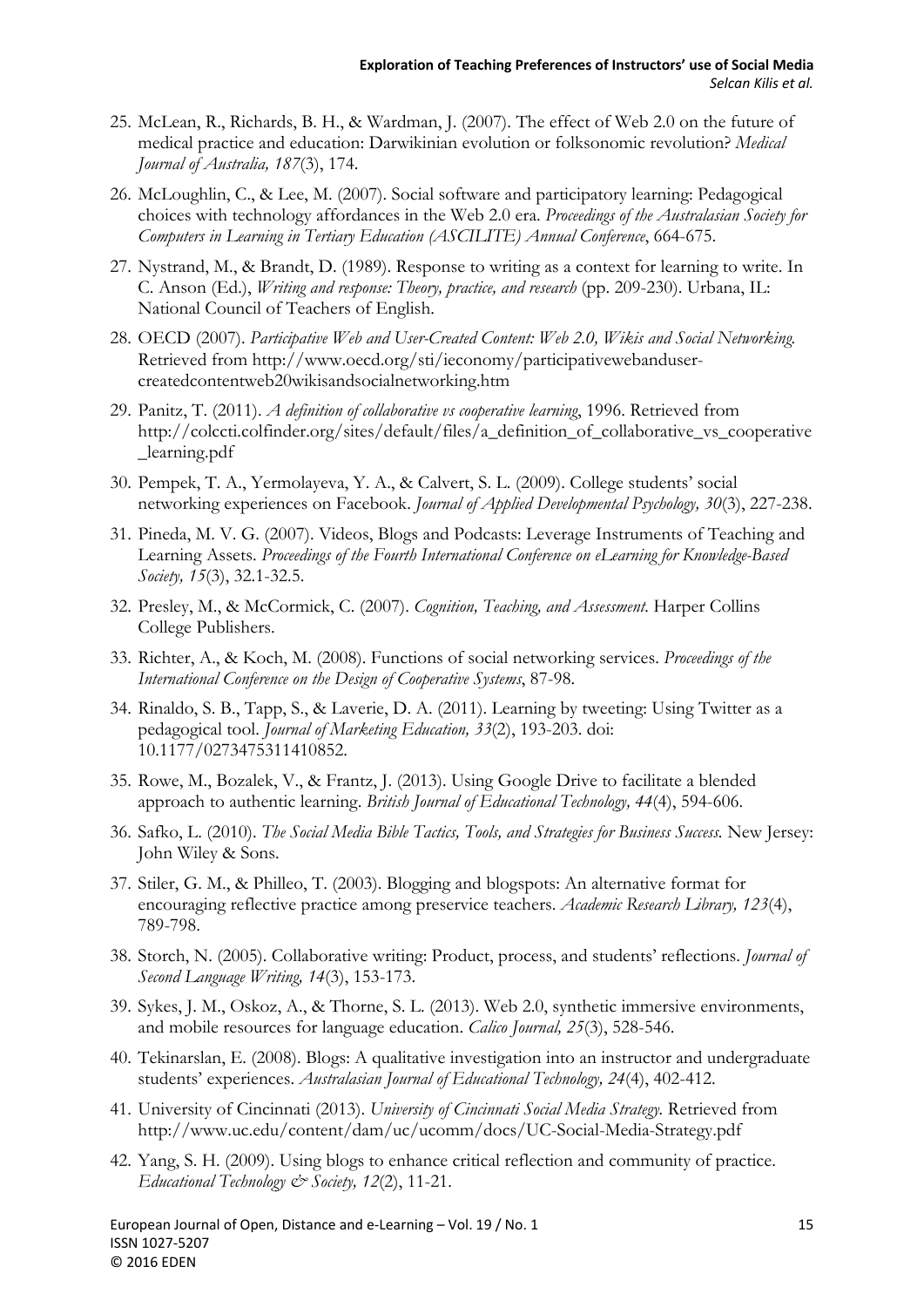# **Appendix A**

| Country Code | <b>Country Name</b>         | Number of Participan    |
|--------------|-----------------------------|-------------------------|
| AE           | <b>United Arab Emirates</b> | $\mathbf 1$             |
| AM           | Armenia                     | 4                       |
| AT           | Austria                     | 19                      |
| AU           | Australia                   | 5                       |
| BG           | <b>Bulgaria</b>             | 1                       |
| <b>BR</b>    | <b>Brazil</b>               | $\overline{2}$          |
| BY           | <b>Belarus</b>              | $\overline{2}$          |
| CA           | Canada                      | 50                      |
| <b>CH</b>    | Switzerland                 | 105                     |
| DE           | Germany                     | 163                     |
| DK           | Denmark                     | 11                      |
| ES           | Spain                       | 1                       |
| EU           | <b>Europe Union</b>         | 4                       |
| FI.          | Finland                     | 1                       |
| <b>FR</b>    | France                      | 3                       |
| UK           | United Kingdom              | 10                      |
| <b>GR</b>    | Greece                      | 3                       |
| HK           | Hong Kong                   | $\mathbf 1$             |
| <b>HR</b>    | Croatia                     | 17                      |
| ID           | Indonesia                   | $\mathbf 1$             |
| ΙE           | Ireland                     | $\overline{2}$          |
| IN           | India                       | 3                       |
| IT           | Italy                       | $\overline{c}$          |
| KG           | Kyrgyzstan                  | 5                       |
| LT           | Lithuania                   | 5                       |
| MX           | Mexico                      | 2                       |
| <b>NG</b>    | Nigeria                     | $\mathbf{1}$            |
| <b>NL</b>    | Netherlands                 | 3                       |
| NO           | Norway                      | $\overline{\mathbf{c}}$ |
| <b>NZ</b>    | New Zealand                 | $\mathbf 1$             |
| PH           | Philippines                 | $\mathbf{1}$            |
| <b>RO</b>    | Romania                     | 4                       |
| RU           | Russia                      | 20                      |
| <b>SI</b>    | Slovenia                    | 3                       |
| TН           | Thailand                    | $\mathbf{1}$            |
| TR           | Turkey                      | 81                      |
| UA           | Ukraine                     | 22                      |
| US           | <b>United States</b>        | 18                      |
| VN           | Vietnam                     | $\mathbf 1$             |
| No info      |                             | $\overline{2}$          |
| <b>TOTAL</b> |                             | 583                     |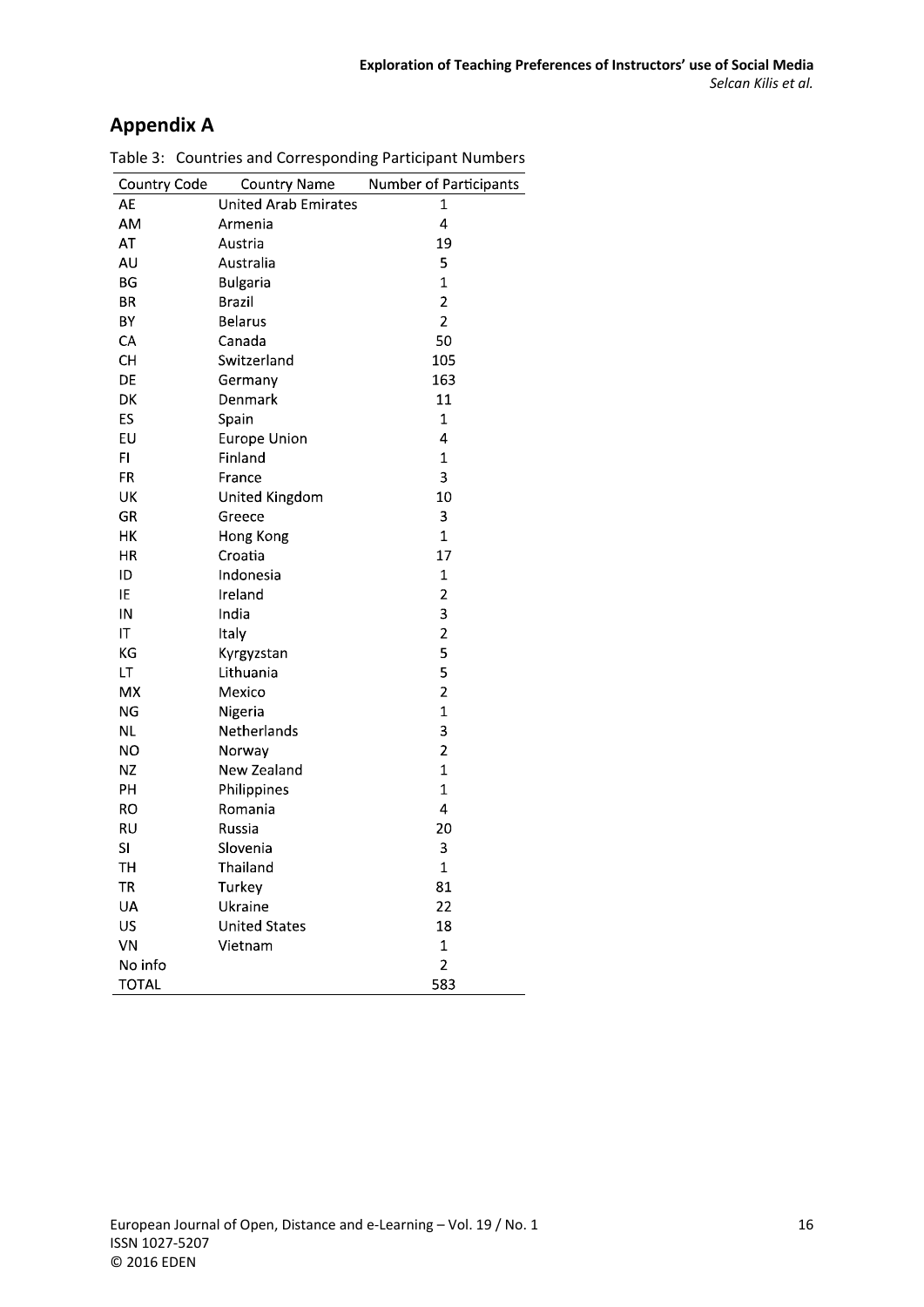# **Appendix B**

Dear Tutor/Instructor/Professor,

We are glad to hear that you wish to use social media as a support to your educational processes. This tool is prepared to be a guide for you, pointing out the best and most efficient social media for your course or in other education processes. For this purpose we have classified the social media under six headings, which are most appropriate for educational purposes. Please click Classification Table to see the different classifications.

First, we will ask you four questions related to the nature of your course and your teaching habits, namely your preferences about the taxonomy of learning, educational content, instructional methods and assessment. Based on the results we will pattern-match based on well-known and trusted instructional theories, taxonomies and approaches. In the case of multi probability among the choices, we will also ask another question about your preferences to clarify your priorities. After that, we will present you with the most effective social media to be used along within your course or training programme.

At the end of the toolkit, you will be directed to Instructional Tips that contain a detailed explanation about the social media suggested to you. Our suggestions will be as realistic as possible, based on the number of questions you answer, and the amount of detailed given.

Good luck in your teaching through social media!

- 1. In your course, which knowledge levels do you plan to deliver? (You can select more than one)
	- a. Remembering
	- b. Understanding
	- c. Applying
	- d. Analyzing
	- e. Evaluating
	- f. Creating
- 2. In your course, which types of content do you plan to use? (You can select more than one)
	- a. Text
	- b. Audio
	- c. Video
	- d. Visual
	- e. Animation/Simulation
- 3. In your course, which instructional methods do you plan to implement? (You can select more than one)
	- a. Presentation Model
	- b. Training Model
	- c. Concept Teaching
	- d. Cooperative Learning Model
	- e. Problem-Based Learning
	- f. Holding Discussion